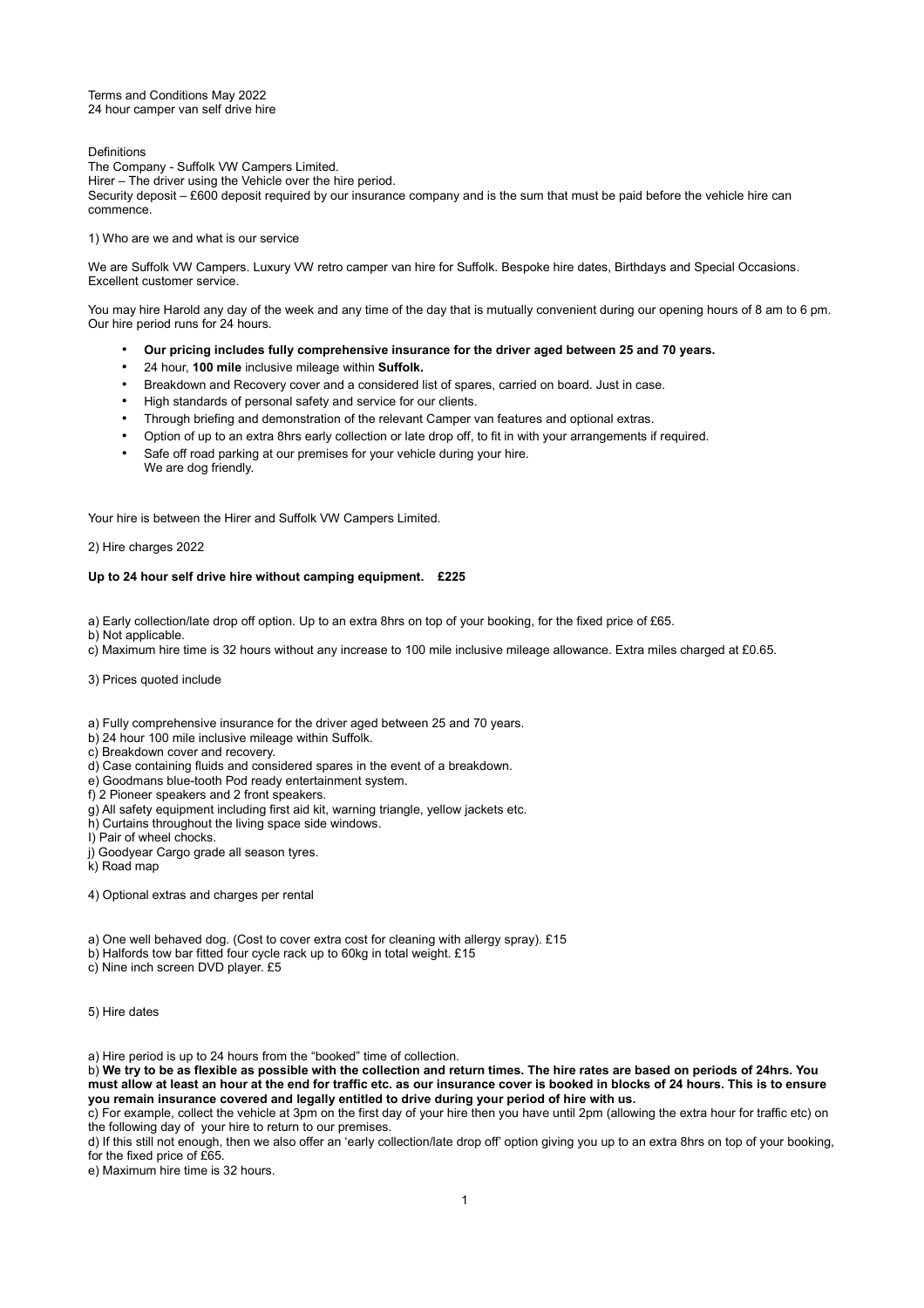f) Collection and return is between 8am and 6pm. Should you arrive after 6pm we will charge you a late fee of £15 to cover the overtime booking out process unless the collection is agreed in advance when the overtime charge will only apply on arrival after the agreed arrival or return time.

g) Return time must be one hour before sunset at the latest to enable the return booking in inspection process takes place in daylight.

#### 6) Booking

a) Once we have agreed the dates we will contact you via email with the information to be completed. Please also include a 20% booking deposit when returning just the last signature page of our terms and condition document as a scanned attachment if possible. b) Cheques for bookings are not accepted. It is a condition of our Terms and Conditions that the hire charge must be credited to our account by bank transfer to provide a audit trail in the event of theft or fraud by the hirer.

c) If a booking is made with less than 28 days prior to the hire period, then the balance must be paid in full on booking by bank transfer. The bank account must be in the name of the Hirer and primary driver as a fraud prevention measure.

d) On receipt of the required information and your deposit, we shall confirm the hire by email. The contract comes into effect when we email that confirmation to you.

e) You must inform us in writing before the start of the rental period of the names and ages of all the people who will occupy the Vehicle during your hire as required by our insurance cover.

## 7) Security deposit

a) A fully refundable £600 security deposit, payable by bank transfer or cash is required before the hire commences. Bank transfers must be cleared within our account before the hire commences. Cash security deposit is payable on the day of hire.

b) This is fully refundable on return of the vehicle on the agreed date and time, in the same condition as it was let out, with a full tank of unleaded petrol. Then the cash security deposit will be refunded to you on the day you return the Vehicle or within 3 days for bank transfers.

**c) Our insurance policy cover has a standard excess of £1000. Should any damages exceed the security deposit of £600, Suffolk VW Campers Limited will be responsible for settling the additional costs up to the £1000 insurance excess limit only. Similarly if the damages do not exceed the security deposit, Suffolk VW Campers Limited will only charge for the necessary amount, plus a discretionary £15 administration fee.**

c) If the Vehicle is returned damaged, we reserve the right to withhold the entire security deposit awaiting costs for the damage to be repaired. We understand that accidents happen. When they do, we will always do our utmost to conduct repairs at the minimum cost to you and refund as much of your damage deposit as possible. Once the damage has been repaired, the excess balance will be returned to the hirer within 7 days.

d) If the Vehicle is returned past the date and specified time, Hirer's render themselves liable to an overtime charges of £25.00 an hour or part thereof. This is charged to prevent other clients holidays being affected.

## 8)Payment

a) All transactions are made in Pounds Sterling.

b) 20% deposit - Must be made via bank transfer within 14 days of the hire agreement being sent out.

c) The outstanding balance of the hire charge must be paid at least 28 days before the start of the hire period, by bank transfer that has cleared through our bank account. Failing this, we reserve the right to rent out the vehicle to someone else and keep your booking deposit.

d) To prevent fraud it is a requirement that at the hire charge is made by bank transfer from the Hirers bank account to Suffolk VW Campers Limited bank account.

e) Security deposit - Must be made via bank transfer that must be cleared within our account before the hire commences. Cash security deposits can only be accepted on the day of hire.

9) Drivers

a) Details of additional drivers are required in advance.

b) Production of a valid standard driver's licence is required from all drivers at start of hire. The plastic photo card must be provided. c) Option one. Within 21 days of the rental, contact the Share Driving Licence service on 0300 083 0013 or on-line at

https://www.gov.uk/view-driving-licence. Provide the National Insurance Number, Drivers Licence Number, Post Code on the drivers licence. Then provide us with the generated code and the last eight letters and numbers of the driving licence number.

d) Option two. Within 21 days of the rental, contact the Share Driving Licence service on 0300 083 0013 or on-line at https://www.gov.uk/view-driving-licence. Provide the National Insurance Number, Drivers Licence Number, Post Code on the drivers license. Then download a PDF of your licence and email, send or provide us with the document.

You do not need these to book, but the check is a requirement before the camper van will be released for hire. Early provision of the information within the 21 days will speed up the collection procedure of the camper van. A reminder email will be sent prior to camper van collection.

e) **The vehicle can be driven on a standard DVLA category B car driving licence.**

f) If on arrival to collect the Vehicle, your licence is unacceptable due to endorsements or defacement, you will be unable to hire the Vehicle and no monies will be returned to you.

g**) The hirer who is the primary driver must provide 2 separate forms of photo identification plus 2 forms of additional address documentation.**

**- Passport and/or other official photo identification, (if using old style driving licence).**

**- Photo driving licence containing the same address as the provided utility bill/bank debit or credit card statements.**

**- 2 Current utility bill/bank debit or credit card statements with your full name & address that are no more than 3 months old. (These may be printouts of internet accounts. Mobile phone bills are not accepted).**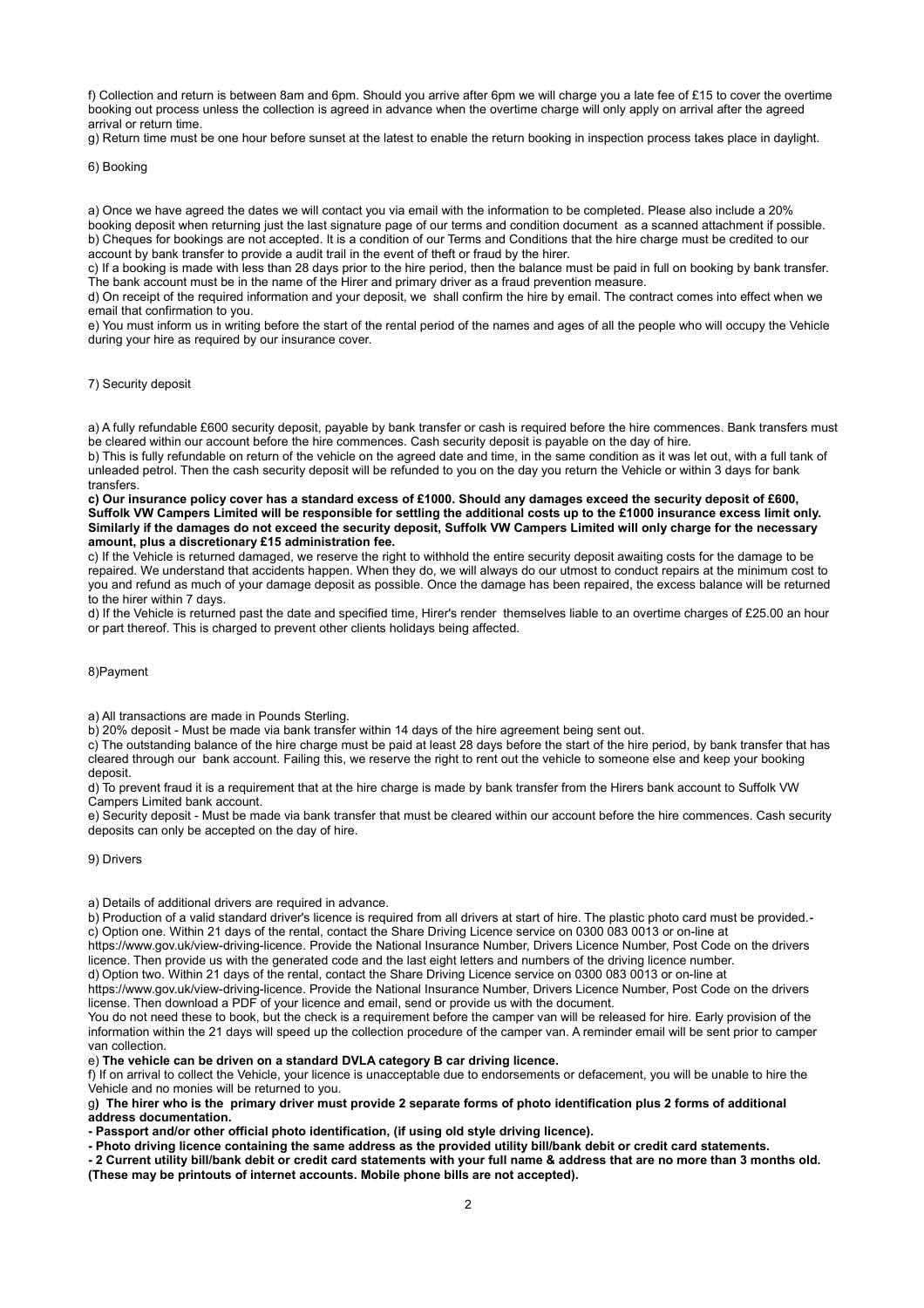h) If during the booking process through no fault of Suffolk VW Campers Limited it is established the hirer is unable to fulfil the requirements of the booking, (for example is unable to produce the the required addressed utility bills or bank statements or is not covered by our insurance due to exemption) we will do everything we can to facilitate the transfer of the booking to someone else in your party who can fulfil the booking conditions. We will charge you a £15 administration fee to facilitate this.

I) if on arrival to collect the Vehicle, your required identification documents are unable to comply with our terms and conditions, you will be unable to hire the Vehicle and no monies will be returned to you.

J) **Additional drivers are allowed for an additional administration fee of £15 each and must provide their photo driving licence plus 1 forms of additional address documentation.**

**- Photo driving licence containing the same address as the provided utility bill/bank debit or credit card statements.**

**- 1 Current utility bill/bank debit or credit card statements with your full name & address that are no more than 3 months old. (These may be printouts of internet accounts. Mobile phone bills are not accepted).** 

10) The Insured Vehicle shall not be let out on hire to or be driven by

## **a) Hirers under 25 or over 70 years of age unless otherwise agreed by the Insurer subject to an increased insurance excess and security deposit.**

**b) Hirers unless a full valid UK licence has been held for 3 years.**

c) Persons who have been convicted of an offence in connection with the driving of a motor vehicle or motorcycle and/or have had their driving licence endorsed or suspended or penalty points imposed. Spent convictions covered by the rehabilitation of offenders Act 1974 may be disregarded. **Parking and not more than two speeding SP offences and/or TS offences not exceeding 6 penalty points shown on the driving licence record may be ignored.** 

Codes can be identified using the link<https://www.gov.uk/penalty-points-endorsements/endorsement-codes-and-penalty-points> d) Persons who have had their driving licence revoked or any terms or restrictions imposed by DVLA, due to any medical condition or convictions.

e) Persons who have had their insurance declined and/or renewal refused, and/or special insurance terms imposed as a result of claims experience and/or have had their insurance or cover cancelled by any Motor Insurer or has had an increased premium imposed. f) Persons engaged wholly or partly in professional sports, gambling, gaming industry, modelling or entertainment other than as a classical musician.

g) Jockeys and persons connected with racing of any sort.

h) Students and persons engaged wholly or partly in hawking, or general dealing, street or market trading.

i) Persons who, whilst driving, have been involved in more than one fault accident during the past 3 years (claim/no claim).

k) Foreign Service Personnel other than persons holding a full UK licence for 3 years or more.

**I) Any person who suffers from any loss of limb, loss of eye, defective hearing or vision (not corrected by spectacles or hearing aid) a heart/diabetic/epileptic condition or for any infirmity that should be disclosed to DVLA.**  m) Has been convicted or has a prosecution pending of any criminal act.

\*\***It may be possible to obtain insurance cover outside the restrictions, subject to an additional charge or increased excess if** 

**approved by our Insurance Underwriters. Please contact us if you wish us to make an enquiry on your behalf. We do not make any additional charge above the quote provided by the insurance Underwriters. This relates to convictions or prosecutions pending under Road Traffic Act legislation.**

11) Insurance

a) Our insurance policy protects us and the named Hirer/Drivers against legal claims from any other person or for death or personal injury or damage to any other person's property caused by use of the Vehicle on the road, on condition that you are using the Vehicle within the terms and conditions and the terms and conditions of our insurance company. Please refer to the motor insurance policy documents for detailed wording of the cover provided for this and other conditions of the insurance. (summary below is not an exhaustive list).

b) You must report all incidents/collisions in accordance with these terms and conditions.

c) The Vehicle is insured fully comprehensively for the named Hirer/Drivers for the term on hire.

**d) The standard insurance excess is £1000, This is due to the high value of the Vehicle. In the event of any incident/collision arising out of a single incident, the first £600 will be paid for by the Hirer. Suffolk VW Campers Limited will risk manage and accept liability for the excess payment between £600 and £1000 only.**

e) The insurance on the Vehicle is limited to 75% of cover for theft or attempted theft of the vehicle. In this instance you will be liable for the outstanding 25%.

f) Failing by the Hirer/drivers to provide accurate information or where any material information has been withheld or misrepresented when completing the hire agreement may invalidate your insurance and render you liable for all losses, howsoever sustained including claims by third parties. The hirer and/or the driver will be indemnified but only to the extent required to meet obligations under the applicable Road Traffic Acts.

g) The Hirer will not have any insurance cover and will be responsible for the total cost of any damage if any of the terms of this agreement are breached. The terms and conditions of our insurance company are included.

h) You may wish to consider your own specialist insurance to reduce the insurance excess. We do not recommend any specific insurance product. This option is entirely your choice and responsibility. Please note Harold's year of first registration is 1976. I) The Use of the Vehicle section below in part highlights the general exceptions of the insurance in respect of any accident, injury, loss or damage.

**j) There is an exclusion to insurance cover for any accident, injury, loss or damage caused directly or indirectly by war, invasion, act of foreign enemy, hostilities (whether war is declared or not), civil unrest, riot, revolution, insurrection, coup, military or military or usurped power, earthquake, ionising radiations or contamination from nuclear fuel or nuclear waste or from the burning or explosion of nuclear fuel. The radioactive, toxic, explosive or other dangerous properties of any nuclear installation, reactor, or other nuclear assembly or its component part. Any weapon or device using atomic or nuclear fission or radioactive force or matter. Pressure waves caused by aircraft and other flying objects. Terrorism as defined in Part 1 of the Terrorism Act 2000 or subsequent amendments thereto or successors. Directly or indirectly caused by pollution or contamination by pollution unless directly caused by an incident which occurs at a specific time and place during the period of insurance and is sudden, identifiable, unintended and unexpected.**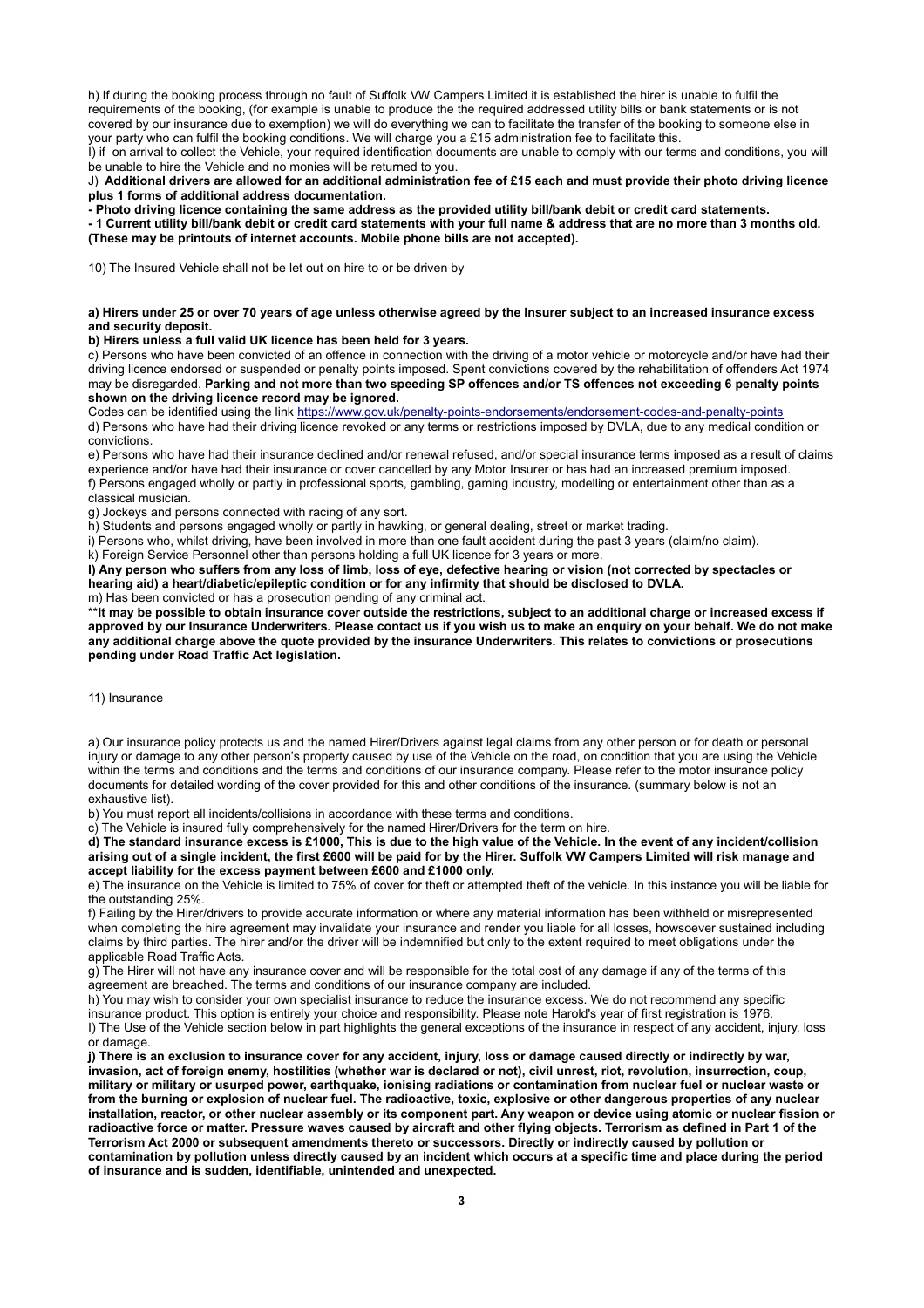k) Insurance cover is not provided for loss or damage when the vehicle is left unattended if the last person in possession of or in charge of the vehicle prior to the loss or damage is not included to drive under the terms and conditions.

l) Insurance cover is not provided for mechanical, electrical, electronic, computer failures or breakdown and breakages.

m) Insurance cover is not provided for loss or damage caused by an inappropriate type or grade of fuel being used or loss or theft of fuel.

n) Insurance cover is not provided for animals carried within the Vehicle.

o) Insurance cover is not provided for death, injury or damage occurring beyond the limits of any carriageway or thoroughfare caused or arising in connection with the loading or unloading of the Vehicle.

p) Insurance cover is not provided for exemplary, aggravated or punitive damages.

q) Insurance cover is not provided for legal costs which are covered under any other insurance policy.

r) Insurance cover is not provided for liability incurred by anyone who is insured against the same liability under any other insurance. s) In the event of a claim the insurance company will be entitled to take over and conduct in the name of any person covered by the insurance the negotiation, defence or settlement of any claim or take legal proceedings to recover for their own benefit any payment made under this insurance as they feel appropriate in the circumstances.

t) Fire claims that derive from cooking or heating equipment are covered as standard and subject to the standard policy excess. There is no co-insurance clause, however the item that causes the fire is not covered.

**u) The windscreen or windows glass damage excess excess is reduced to £25 if the damage is can be repaired or £80 towards any replacement. Where replacement is carried out by our insurers approved supplier, cover is limited to £300 or limited to £75 if a non approved glass supplier is used.** 

**v) The £200 radio insurance cover does not apply for the Vehicle as a replacement non manufacturer device has been fitted. w) £200 insurance key and lock replacement cover for loss of or theft of keys is provided, so long as they were not left in or on the vehicle while it was unattended. This cover is not subject to any excess that would otherwise apply to theft claims. x) Third party property damage liability is limited to £2,000,000. The claim limit for the property of a third party person is £500,000.** 

12) Personal Travel Insurance

a) It is the Hirer's responsibility to provide their own insurance to cover personal items, belongings or effects and personal injury in the event of an accident and to advise any persons in their party who are passengers. The insurance cover may be subject to a claim for emergency medical treatment fees if there is an accident involving the vehicle that is required by law under the Road Traffic Acts who is injured while they are in the vehicle and where no other cover is in force. **The insurance will only pay the compulsory Emergency Medical Treatment fee, for each person for any medical treatment they receive.** 

b) Death or injury to the person driving the insured vehicle is specifically excluded from our insurance cover.

c) Liability for death, injury or damage when loading or unloading when not on a public road is specifically excluded from our insurance cover.

13) Use of the Vehicle

a) The Vehicle is not to be driven otherwise than in a cautious, prudent and safe manner or used in a manner which could cause damage.

b) The Vehicle is not to be driven in a area or outside of the county of Suffolk, without the express written permission of Suffolk VW Campers Limited.

c) The Vehicle must not be driven by a person under the influence of alcohol or drugs.

d) The Vehicle must not be left with the ignition key in the Vehicle while it is unoccupied. All windows, doors and other openings must be closed and locked even for short periods, For example, at a petrol station. Failure to comply means there is no insurance cover for damage to or loss of the vehicle or its accessories.

e) The Vehicle must not be left unoccupied without the radio face plate removed.

f) The Vehicle must not be left unoccupied without the steering wheel lock applied and valuables concealed.

**g) The Vehicle must not be driven by persons under the age of 25 years who is not authorised by law to drive the Vehicle or named in the agreement following a referral and approval by our insurance underwriter and subject to an increased security deposit payment.**

h) The Vehicle must not be damaged by submersion in water or put into contact with Salt Water.

I) The Vehicle may only be driven on sealed / bitumen or concrete roads except where directed on a registered camp site or at a managed festival or event.

j) The Vehicle must not be used for any illegal purpose, for rallies, trials, competitions, racing, pace making, or any speed contest or being driven in a match whether or not for wager.

k) The Vehicle must not be used to tow any vehicle or trailer.

l) The Vehicle must not be used to carry passengers or goods for hire or reward or any other form of profit or remuneration or as a tool of trade.

m) For each child under 135 cm (4'5" inches approx) or under 12 years of age you must use a booster seat or baby seat as required by law.

n) No candles or naked flames are to be used near the Vehicle.

o) The Vehicle is not to be used for the carriage of explosives, chemicals, chemical by-products, acids or goods of a generally explosive, dangerous or hazardous nature, volatile liquids, gases, or other corrosive or inflammable material, or otherwise used in breach of the Hirer's obligations under this Agreement.

p) The Hirer also agrees not to carry more passengers than the seating capacity and the Vehicle must not be used to carry more than five passengers plus one driver.

q) Suffolk VW Campers Limited, reserves the right at any time, at its sole discretion, to restrict the Vehicles movements in certain areas due to adverse road or weather conditions or any other reasonable cause.

r) The Vehicle must not be driven by any person who is disqualified from driving or who by law is prevented from holding or getting a driving licence.

s) The Vehicle shall not be used whereby items are transported or stored with any external load on the roof storage area above the driver and passenger area. The carrying of a insecure load is excluded from the insurance cover for any liability to others or loss or damage to any vehicle.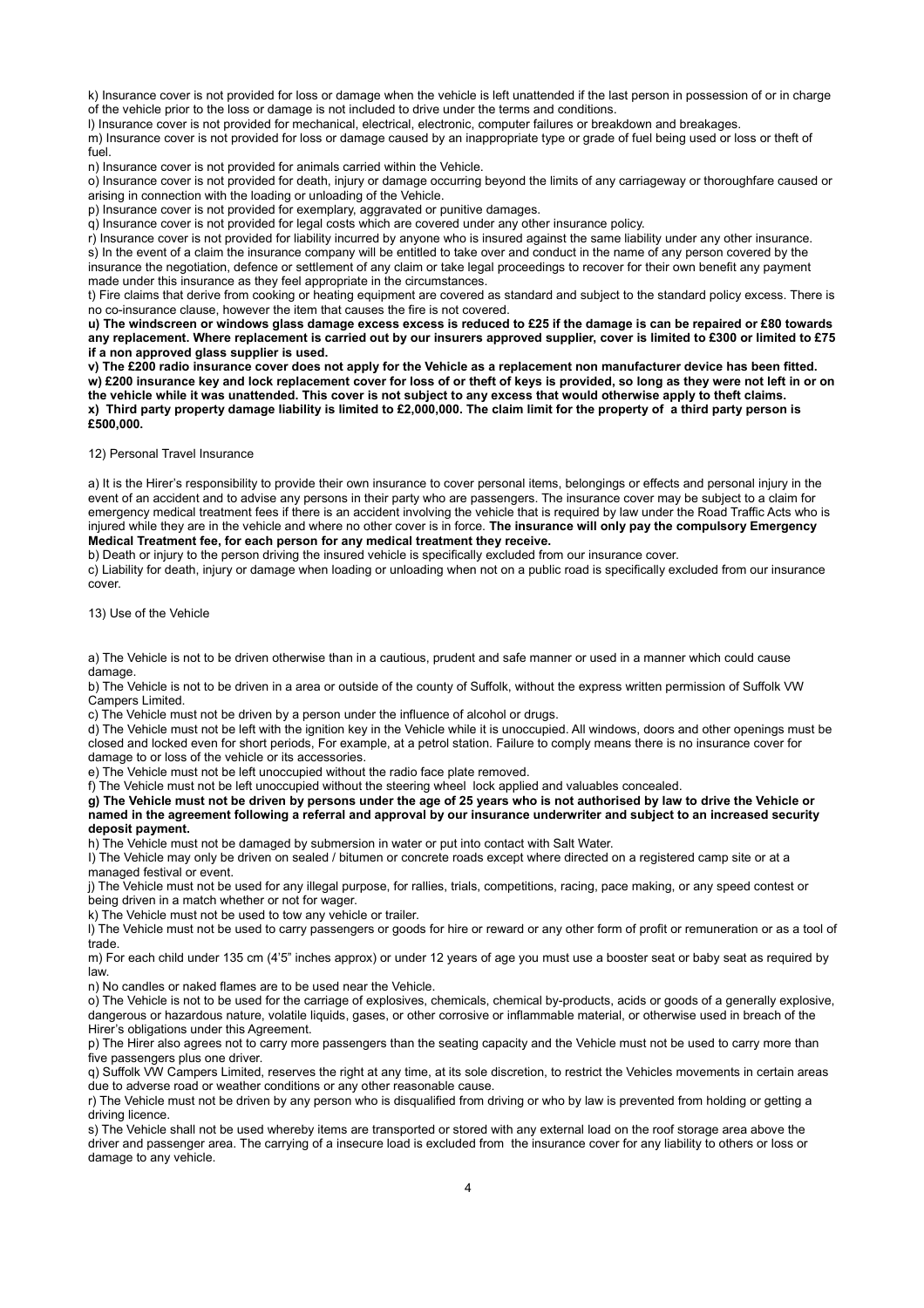t) The Vehicle must not be driven by the hirer and/or driver as a tool of trade.

u) The Vehicle must not be used in or on any airports, airfields or military bases.

v) The Vehicle must not be used to carry passengers or goods in a way likely to affect the safe driving and control of the Vehicle.

#### 14) Vehicle Height

a) The height of the Vehicle is 2.23 metres when driven with the "Penthouse rooftop" secured and including the roof ventilation vent.. Under no circumstances should the Vehicle be driven with the rooftop elevated.

b) It is the responsibility of the Hirer to ensure damage does not occur to the roof by passing under bridges, car park barriers, low tree branches or hitting the roof by any other means. The Hirer shall be liable for this damage.

## 15) Engine care and personal safety

a) The Hirer will be required sign our Vehicle Care and Safety Briefing Document upon collection of the Vehicle, confirming the understanding of their responsibilities and compliance with the document.

b) Before driving the Vehicle, every day, Engine oil and brake fluid levels must be checked, refilling as necessary before driving and checking other gauges. (Oil temperature and any warning lights whilst driving).

c) An explanation on how to do this will be carried out when the Vehicle is collected. It is also explained in our Vehicle Care and Safety Briefing Document provided with the rental.

d) When on hire it is the responsibility of the Hirer to ensure the Vehicle is in a safe condition to be driven. Included in the Vehicle is a jack, tyre repair/inflate kit, spare bulb set, wheel chocks and fluorescent jackets including child sizes, in case there is a puncture the Vehicle is equipped with the latest technology self inflate puncture repair kit which is good for 50 plus post puncture miles. Suffolk VW Campers keep a spare tyre at our premises and will attend your location to change the wheel, between the hours of 8 am and 6 pm. e) The Hirer will be liable for any costs associated with the incorrect use of fuel.

f) If there is damage or breakdown caused by your own actions, you will be liable for the cost of repair/replacement. This could be by pushing the engine too hard, or putting diesel in a petrol engine. This list is not exhaustive.

#### 16) Safety Equipment

a) Barbecues and gas appliances. Your safety is paramount to us and we fell it necessary to highlight the issue of risk of death from carbon monoxide poisoning.

b) The Vehicle is annually gas safety certified in compliance with current regulations and has two battery operated carbon monoxide detectors within the living compartment.

c) We require you to sign that all you party are aware of the risks associated with carbon monoxide poisoning.

d) A battery operated smoke alarm is also fitted within the living space of the Vehicle.

e) Vehicle/engine top up fluids and portable toilet liquids harmful to children and dogs if consumed are stored within the vehicle. These are stored in a locked metal box to hide them from view. The key is supplied with the Vehicle keys. It is your responsibility to ensure the security of these chemicals and the key for the metal box. Please note spilt brake fluid on paint work will cause substantial damage. f) Other safety issues are highlighted within the Vehicle Care and Safety Briefing Document.

17) Responsibility if an collision or incident occurs including Theft and Criminal Damage

a) In the event of any collision, loss or damage arising out of the use of the Vehicle which may give rise to a claim, the Hirer/driver **must as soon as you can call the Claims Department, Markerstudy Limited, PO Box 420, Tunbridge Wells, Kent TN2 9LT. claims Helpline on 0844 873 8183, available 24 hours a day, 365 days a year.** You must also notify Suffolk VW Campers Limited on 07733351610 or 01728 688456 or by e-mail to suffolkvwcampers@btinternet.com as soon as practicable and in any case within 12hrs

of the happening of the event, obtain the names and addresses of the parties involved in the incident/collision and names and addresses of any witnesses. A n accident record form is stored in the passenger glove box for your use.

b) You must report the incident/collision as soon as possible and in any case within 24 hours to the Suffolk or Norfolk Police on 101 or other county depending in which county the incident occurred and obtain a reference number.

c) The Hirer/driver undertakes to assist the insurance company and Suffolk VW Campers Limited in handling any claim arising from any incident/collision/theft/damage, including providing all relevant information and attending court to give evidence if required.

d) You must report the incident involving loss by theft or damage caused as a result of attempted theft or vandalism immediately to the Suffolk or Norfolk, Police on 101 or other county depending in which county the incident occurred and obtain the officer's name, number, constabulary and crime reference number.

e) **You or any person covered by this insurance must not negotiate, admit liability or make any offer, promise or payment without the prior written consent of the insurance company or act in any way to prejudice the insurance company interests.**  f) You must tell Suffolk VW Campers Limited and the insurance company as soon as you know of any impending prosecution proceedings, Coroners inquest or Fatal Accident Inquiry in connection with any occurrence for which there may be a liability under this insurance and **immediately sent to Claims Department, Markerstudy Limited, PO Box 420, Tunbridge Wells, Kent TN2 9LT, every relevant letter, Claim, Summons, Writ or process.** 

**g) If your claim is for glass, you can also call the 24 hour claims helpline on 0844 873 8183.** 

18) Fuel Costs and Penalty Charges

a) The Vehicle runs on standard unleaded petrol. No additives are required.

b) The tank holds 60 litres of fuel. The range for a full tank of fuel is no more than 250 miles.

c) The Vehicle will leave our premises with a full tank of fuel. The fuel gauge will indicate less than a full tank. If the Vehicle is returned without a full tank of petrol this will be charged at £2 per litre.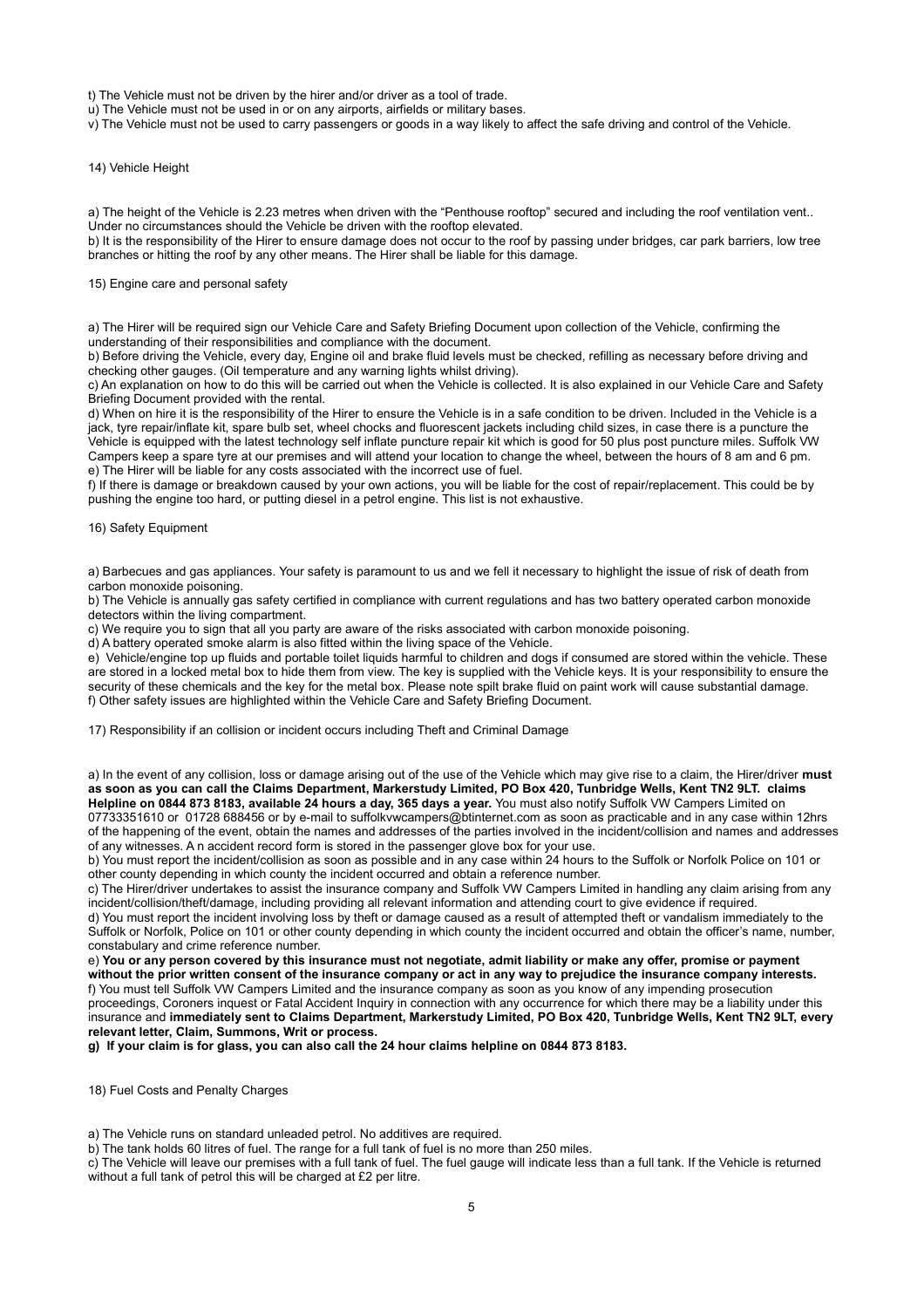d) The minimum penalty charge will consist of a quarter of a tank and will be changed per ¼ tank £30.00, ½ tank £60.00, ¾ tank £90.00 empty tank £120.00.

e) **Following the introduction of greener unleaded fuel in 2021, E10 fuel is not suitable for classic cars and will cause damage to the engine. It is a requirement of our terms and conditions that a receipt is provided upon return to our premises confirming the more expensive SUPER UNLEADED "E5", 97 or 99 octane fuel has been used to refuel the vehicle. Failure to provide a receipt will incur a penalty charge of £50.** 

f) Not applicable

g) Late return overtime charges. £25.00 an hour or part thereof.

h) Additional internal cleaning where the interior is returned in an excessively dirty internal condition £20.

i) Returning the Vehicle in an excessively dirty external condition. £35.

j) Minor damage repairs carried out by Suffolk VW Campers Limited. For example, replacing or repairing smashed/damaged windows,

doors, plastic covers, light lenses. (This is not an exhaustive list). £6.00 per 15 minutes or part thereof.

k) Replacement items or parts, accessories, etc, carried out by Suffolk VW Campers Limited. Charged at cost plus £6.00 per 15 minutes or part thereof of if fitting time is required.

l) Professional repairs. Damage repair that cannot reasonably be repaired by Suffolk VW Campers Limited. Charged at cost plus a discretionary £15 administration charge.

m) £15 administration charge where through no fault of Suffolk VW Campers Limited the Hirer is unable to comply with the terms and conditions of hire but is is possible to complete a new booking with another nominated Hirer, booking the same hire dates and times.

### 19) Mileage

a) The Vehicle hire comes complete with 100 inclusive miles per hire.

b) Extra miles are charged at £0.65 per mile.

#### 20) Breakdowns

The Hirer should initially make us aware of any breakdown. We have breakdown and recovery for roadside location assistance, included in the hire charge. If the breakdown and recovery service is unable to repair the Vehicle, they will transport you, your passengers and the Vehicle to our premises.

## 21) Tyres

a) You are liable for the cost of any damage or punctures. In the event that a tyre is returned damaged at the end of your hire, it will be at our discretion whether to repair or replace it. All tyres have been replaced for our 2022 season.

## 22) Seat belts, booster seats, etc

a) The law requires the use of seat belts when the Vehicle is in motion. You must carry no more people than there are seat belts. The Vehicle is equipped with standard three point seat belts for the Hirer and front seat passenger. Two further three point seat belts and two lap belts are available for passengers travelling in the rear.

b) You are legally responsible for obtaining and fitting and using a child or baby seat as required by law.

## 23) Smoking

a) No smoking is allowed in the Vehicle.

b) Any damage caused by the hirer as a result of smoking, may be render you liable to loss of some or all of the security deposit.

#### 24) Speeding/parking tickets

a) Drivers are personally liable for all legal penalties, speeding, parking fines, which are incurred during the period of hire.

b) We have a legal obligation to disclose your details to a lawful authority. If we are contacted by any agency with regard to any of the above whilst the Vehicle is on hire, the details of the person hiring the Vehicle will be passed onto the relevant agencies asking for the information.

c) We will also send a copy of the offence to the person who hired the Vehicle over that period.

## 25) Cleaning

a) The Vehicle should be returned internally in a clean state.

b) Externally mud splashes should be hosed off whilst the mud is still wet or removed with copious amounts of water and a soft sponge. c) On no account must the Hirer put the Vehicle through a car wash, submit the Vehicle to a pressure wash or any rotary brush or similar car wash system.

d) Rectification costs for damage to the paint work caused by the Hirer ignoring this instruction will be passed on in full to the Hirer. e) A cleaning charge of £35 will be levied against the Hirer for returning the Vehicle in an excessively dirty external condition.

f) A cleaning charge of £20 will be levied if the interior items within the Vehicle require extra cleaning.

# 26) Damage

a) Please notify us of any damage to the Vehicle at the earliest opportunity.

b) With the Vehicle let for hire we would like the opportunity to repair any damage before hiring it out to the next person as soon as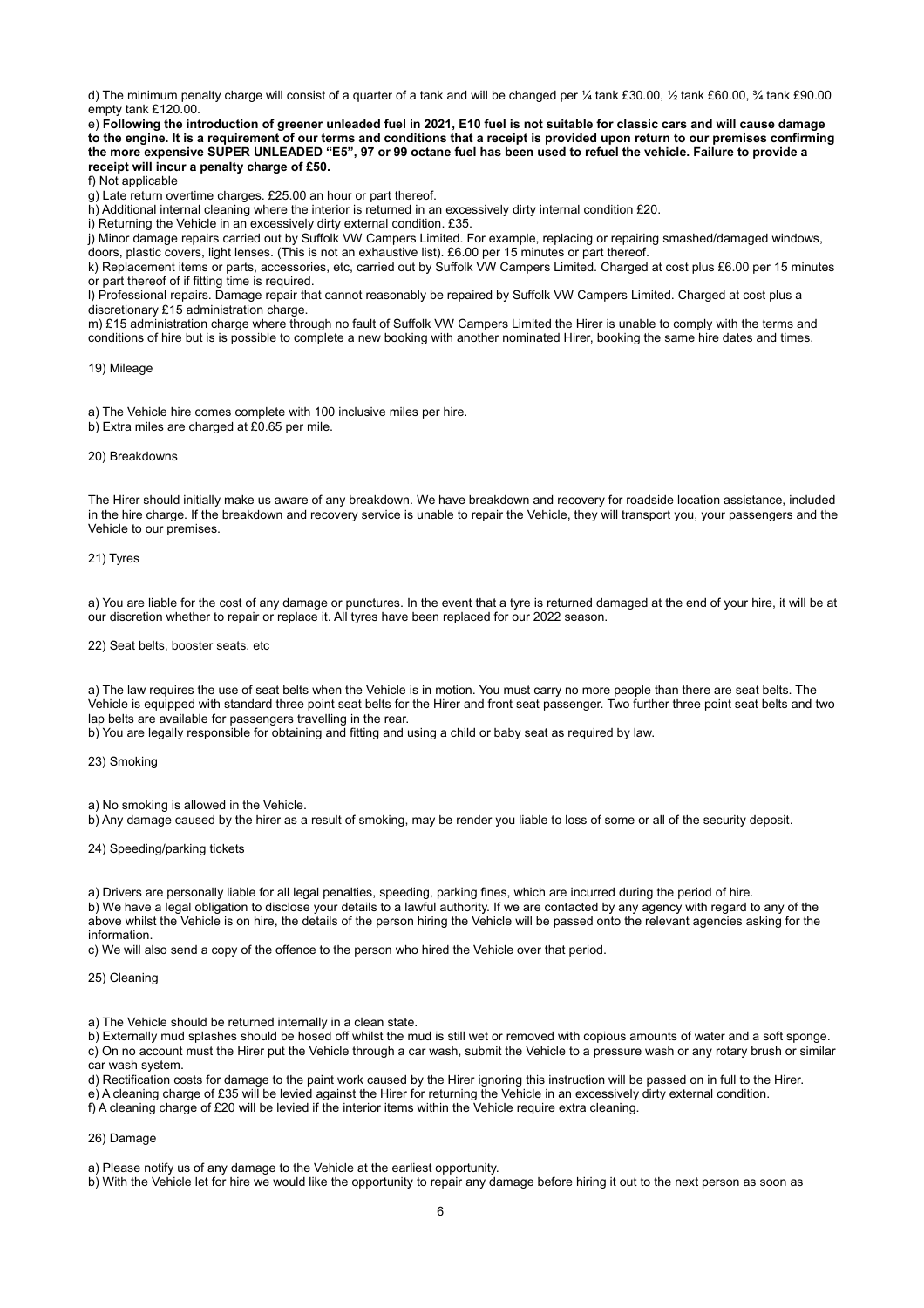possible, so any parts required to effect a speedy repair can be ordered.

c) Prompt reporting of damage saves you money as it avoids the need for expensive same day/next day courier charges for replacement parts.

### 27) Personal Data

a) Suffolk VW Campers Limited have assessed our data controls and policies to make sure we continue to safeguard your information and meet all the requirements of the General Data Protection Regulations (GDPR). The General Data Protection Regulation (GDPR) data privacy laws provides consumers with more control over their personal data and transparency over the way that data is used, and places certain obligations on businesses that process this information. For the personal data we do collect, we are committed to your right to privacy and to being transparent about how and why we store your data. We want you to be confident that your information is safe with us. We collect, store and use your personal data only to fulfil our legitimate interest in communicating with you regarding our services and in a manner that you might reasonably expect. When you book the Vehicle, we collect personal information such as your name, email address, date of birth, home address, telephone number, and banking details. This allows us to book the Vehicle and insurance for you. Additionally, our website provider collects non-personal data via cookies and website analytics to optimise our website platform performance and details of visitor behaviour patterns whilst on our website.

b) Any banking details will be securely destroyed when the security deposit is returned to you following the end of the hire agreement. c) We never sell or market your information to third party organisations. Your information is completely safe. Suffolk VW Campers Limited are registered with the Information Commissioners Office on the Register of Data Controllers in relation to car rental. Registration reference ZA193021.

d) We have a GDPR compliant privacy policy. Please contact is via [suffolkvwcampers@btinternet.com](mailto:suffolkvwcampers@btinternet.com) should you wish to view our detailed General Data Protection Regulation privacy policy. A copy will be available to our self drive hire clients for viewing during our booking in process on arrival at our premises.

e) We have a Facebook and Google page. Should you add your personal information to these social media platforms you are agreeing to their company privacy policies.

f) It is a requirement of our insurance company that we keep copies of hire agreements, your proof of identity and address documents and other related documents for a four years or, if there is a claim for any further period the insurance company require. h) We do not send general unsolicited emails for marketing purposes. You do not need to do anything the changes automatically apply to you.

28) Non availability of the Vehicle

As the Vehicle is on constant hire, there is a risk that the previous Hirer has damaged the Vehicle and it is unable to be rented out to you. In this case both the full hire charge paid and any deposit(s) paid will be returned in full to you by the day your hire was due to commence.

29) Cancellation

a) Cancellations may be made with a full refund up to 28 days before the hire period. Cancellations will incur the loss of the 20% deposit. b) Cancellations may be made between 28 days and 14 days before the hire period. Cancellations made during this period will incur a loss of 50% of the hire charge.

c) Cancellations may be made within 14 days before the hire period. No hire charges will be refunded.

30) Lost Keys/Immobiliser Key

**In the event that keys are lost or damaged, you will be liable for the reasonable costs of obtaining replacement keys and locks subject to the successful claim of up to £200 insurance cover for loss of or theft of keys, provided they were not left in or on the vehicle while it was unattended.**

31) Car Storage

a) Off road parking is available at our premises up to the size of our VW Bay Camper van.

b) Your Vehicle will be parked on our enclosed parking area and must be left at your own risk.

c) Although we do live in a very low crime area. We cannot accept responsibility for the loss of, or damage to your Vehicle or its contents unless caused by us.

d) Please do not leave any valuables on display in your Vehicle.

32) Dogs

The Hirer is fully responsible for any damage caused by their dogs or their parties dogs to the Vehicle during the hire period. A £15 fee is charged per rental to cover the cost of cleaning the camper van with dog allergy spray.

33) Credit and debit cards

We do not accept credit or debit cards for Self Drive Camping Hire.

34) European travel

European travel is not offered.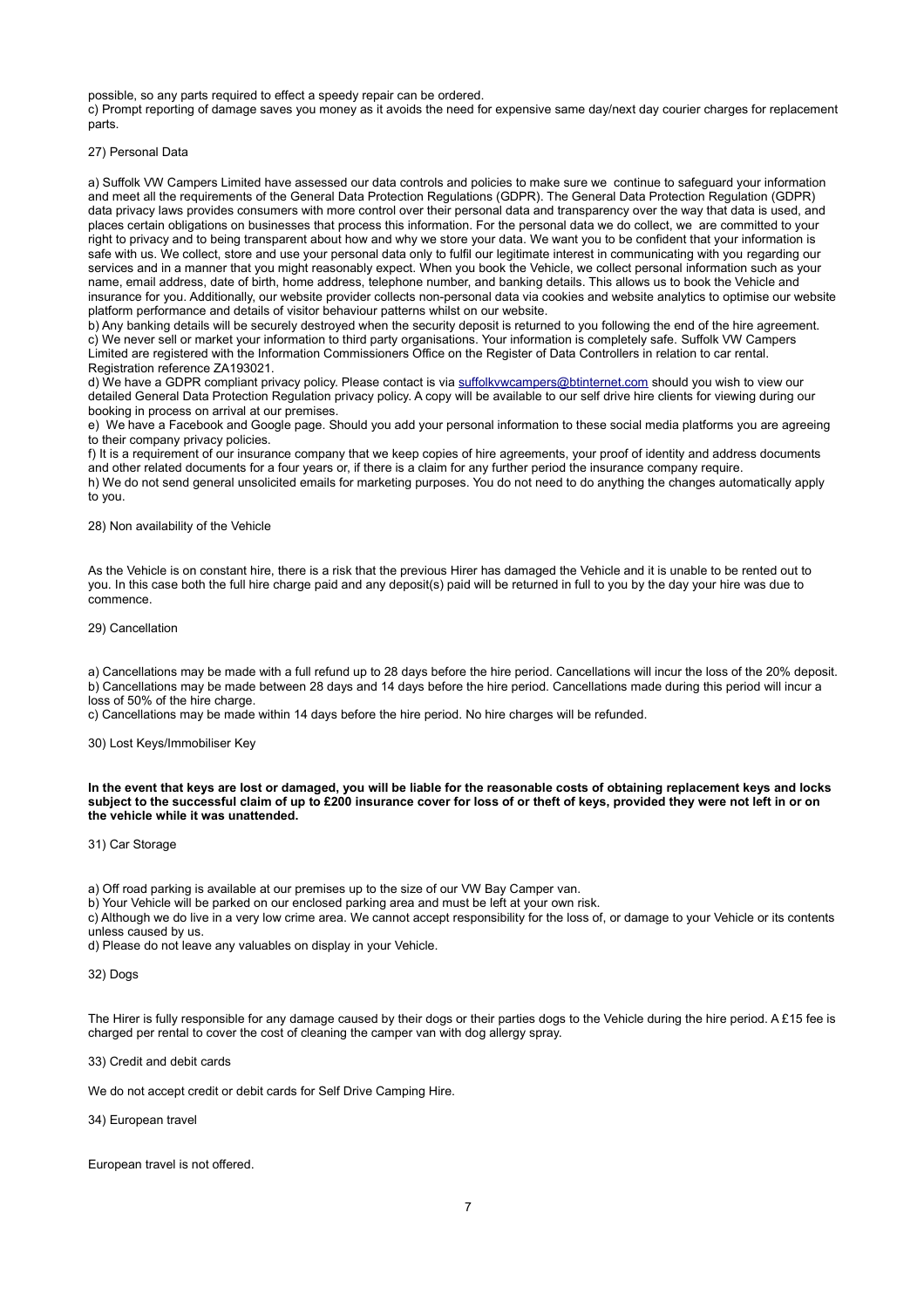35) VAT

VAT where applicable is already included in the hire charges.

36) Title to the Vehicle

I acknowledge that Suffolk VW Campers Limited retains the title to the Vehicle and that I possess the goods on hire only as per the hire agreement.

37) Governing law

This agreement shall be governed by the law of England and Wales in which this agreement was signed.

. 38) Terminating the agreement

a) I acknowledge that Suffolk VW Campers Limited, may terminate this agreement and repossess the Vehicle at any time, without notification to me, and that I will pay the reasonable costs of repossessing the Vehicle, including towing charges if,

b) The Vehicle appears to be abandoned.

c) You have obtained the Vehicle through fraud or misrepresentation.

d) The Vehicle is not returned on the agreed date or Suffolk VW Campers Limited reasonably believes that the Vehicle will not be returned on the agreed return date.

e) Suffolk VW Campers Limited considers on reasonable grounds, the safety of passengers or the condition of the Vehicle is endangered. I understand that in the event of such termination or repossession, I have no right to a refund of any part of the rental charges or the security deposit.

f) I am in breach of any term of this Agreement.

39) Release and Indemnity of Suffolk VW Campers Limited

Subject to its obligation to deliver the Vehicle, I release Suffolk VW Campers Limited, its Director and Employee, from any liability to me (regardless of who is at fault) for any loss or damage incurred by me by reason of this agreement, including but not limited to, any loss or damage caused by any accident, breakdown, mechanical defect, or the vehicle being unsuitable for my purpose. Any loss or damage to any property left in the Vehicle, or at the Suffolk VW Campers Limited premises or otherwise in the possession of Suffolk VW Campers Limited. Subject to any insurance arrangements agreed with Suffolk VW Campers Limited. I hereby indemnify and shall keep indemnified Suffolk VW Campers Limited, its Director and Employee against any claims, demands and expenses (including legal costs) incurred or sustained by them by reason of my use and/or possession of the Vehicle.

40) Whole agreement

These terms and conditions override and supersede all previous versions and any previous course of dealing between the parties and Incorporate the whole agreement together with any insurance conditions notified to you at the time of hire or collection. In the event of any inconsistency between these terms and conditions and any other of our literature or on our web site or otherwise, the provisions of these terms and conditions will prevail. If any provision of these terms and conditions is prohibited by law or judged by a court to be unlawful, void or unenforceable, the provision shall, to the extent required, be severed from this agreement and rendered ineffective as far as possible without modifying the remaining provisions of this agreement, and shall not in any way affect any other circumstances of or the validity or enforcement of these terms and conditions.

**Please complete page 9 below.**